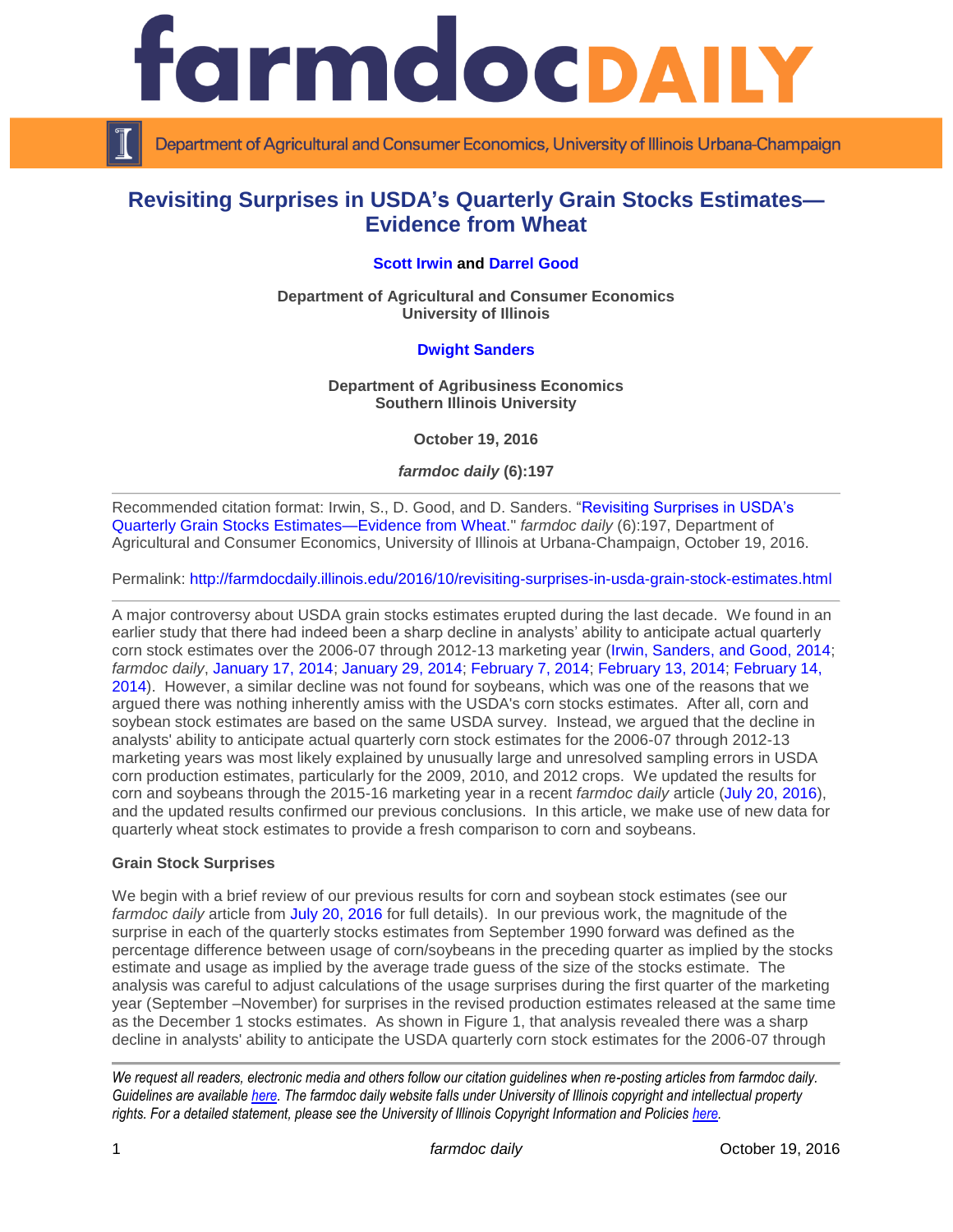2012-13 marketing years. Figure 2 shows here was not, however, a similar decline in analyst's ability to anticipate the USDA quarterly soybean stocks estimates. In addition, the usage surprises stemming from USDA's quarterly estimates of corn stocks were much less pronounced in the 2013-14 through 2015-16 marketing years. The magnitude of the surprises in implied quarterly usage for those three years was similar to the period prior to the 2006-07 marketing year.



To provide further insight about surprises in the USDA's quarterly grain stocks estimates, we now examine the surprises in the quarterly wheat stocks estimates. This analysis is conducted to determine if the changing pattern of surprises identified for corn, but not for soybeans, is indeed unique to the corn market. The magnitude of the usage surprises revealed by the quarterly wheat stocks estimates, as defined above for corn and soybeans, from December 1990 through September 2016 are shown in Figure 3. Note that grain stocks estimates for wheat are aggregated across all categories of winter and spring wheat grown in the U.S. and we were careful to adjust calculations of the usage surprises during the first quarter of the wheat marketing year (June – August) for surprises in the revised production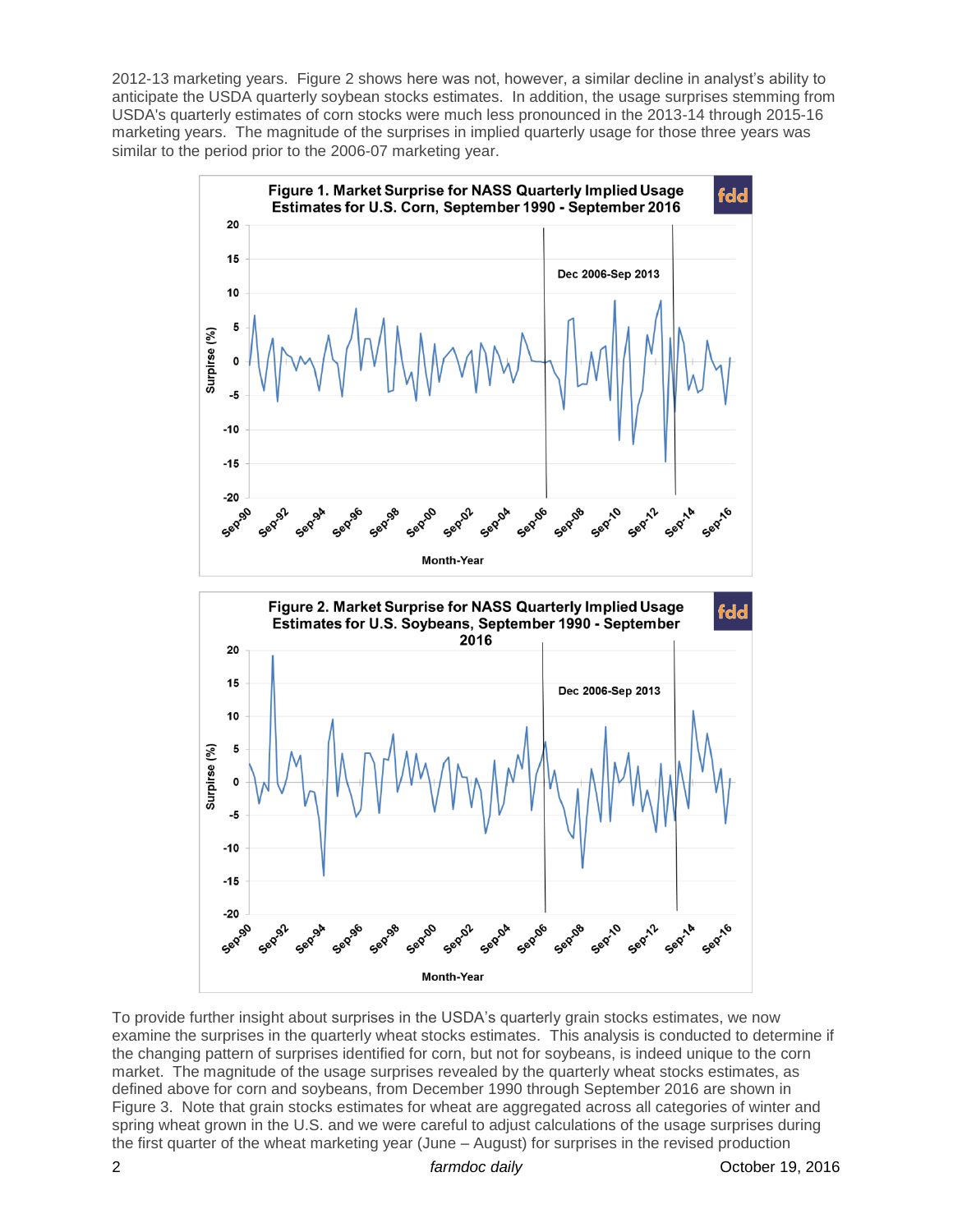estimates released at the same time as the September 1 stocks estimates after 1993. The pattern of surprises in the wheat stocks reports differs from that for corn in two ways. First, the volatility of wheat surprises generally exceeds the volatility of corn surprises for the entire period. Wheat implied usage surprises not infrequently exceed +/- 10 percent. Second, the volatility of wheat surprises increased about 30 percent for the period December 2006 through September 2013 compared to the period from December 1990 through September 2006. In comparison, the volatility of corn surprises increased by more than 100 percent during the period December 2006 through September 2013.



While the volatility of wheat surprises throughout the sample is much larger than for corn, the pattern has been more consistent over the entire time period than is the case for corn. In that respect, the pattern of wheat surprises is more similar to the pattern of soybean surprises than to the pattern of corn surprises. Since USDA corn, soybean, and wheat stocks estimates are derived from the same survey process, the pattern of wheat surprises confirms our previous conclusion that there has been nothing inherently amiss in the USDA estimation process that explains the pattern of large surprises for corn from December 2006 through September 2013. Instead, the results tend to confirm that large surprises for corn appear to be explained by unresolved errors in corn production estimates.

## **The Role of Unresolved Errors in Corn Production Estimates**

Market analysts have noted for some time that the occurrence of large errors in anticipating USDA quarterly crop stocks estimates could be related to January USDA estimates of production that are sometimes incorrect. More technically, large market surprises may be related to large sampling errors for January production estimates. While there is a tendency among market analysts to declare January production estimates as "final," and therefore, having minimal errors, USDA is always careful to include a detailed discussion of potential sampling errors in production reports. Sampling errors in production estimates are more likely to occur for corn than for soybeans or wheat. All but a small fraction of soybean use is measured and reported in weekly USDA export reports and monthly crush estimates provided by the National Oilseed Processors Association, the Census Bureau prior to July 2011, and by the USDA since May 2015. This almost complete accounting of soybean usage allows for a relatively precise final estimate of soybean production once the stock estimate for the end of the marketing year becomes available. The USDA's National Agricultural Statistics Service, then, often revises the estimated size of the previous year's harvest when the end-of-year stocks estimate is made. That is, errors in production estimates tend to get resolved. While revisions are typically fairly small, they have exceeded three percent on two occasions since 1990 (3.3 percent in 1993 and 3.5 percent in 2007). Similarly, wheat exports are reported on a weekly basis and prior to 2011 the usage of wheat for domestic processing was reported quarterly by the Census Bureau. Feed and residual use of wheat is a relatively small percentage of total use so that usage is largely known by year end. As a result, errors in production